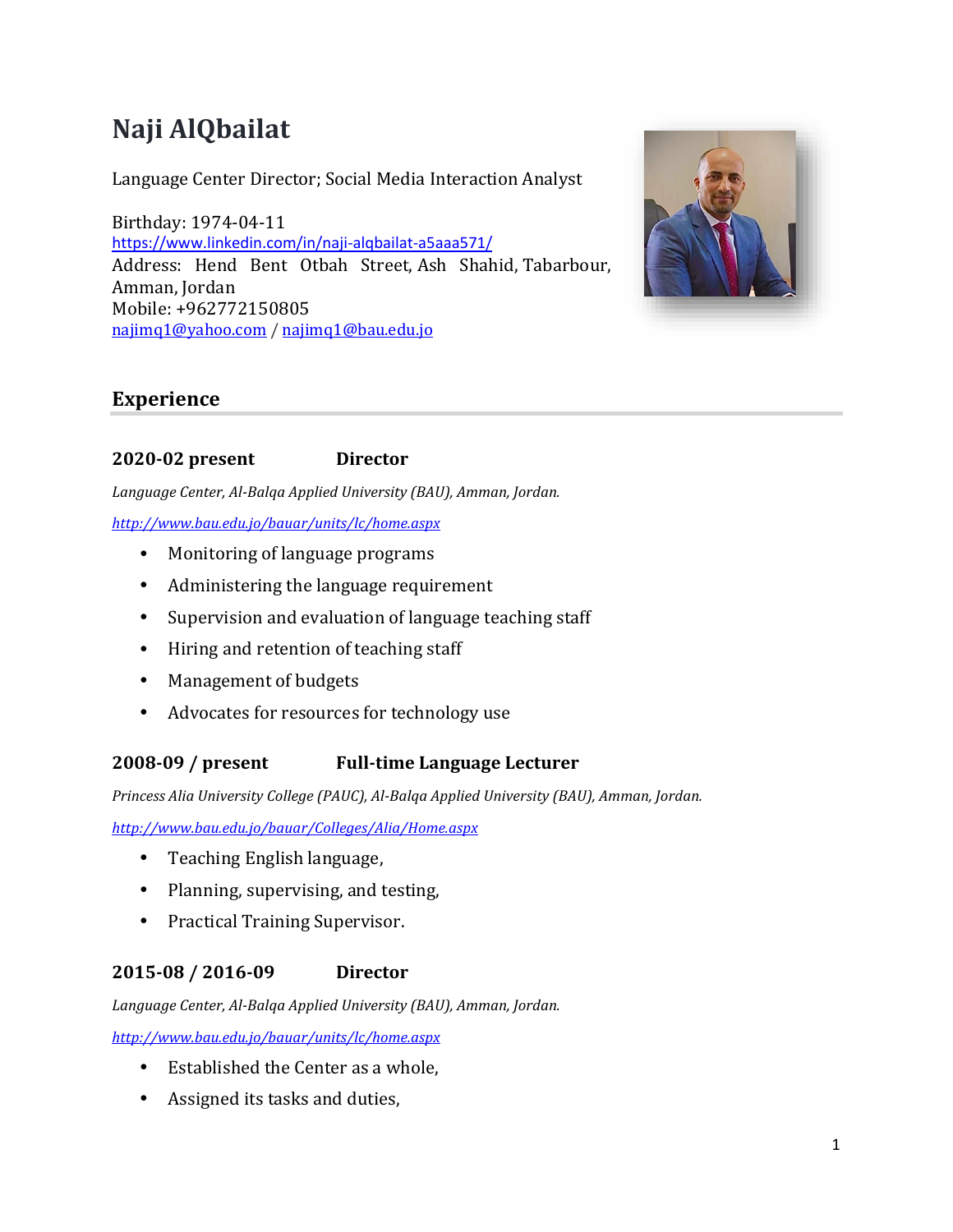- Study the need to improve the university language programs,
- Held language courses for students and the communities.

## **2014-09 / 2015-01 Coordinator**

*Teletandem Arabic and English exchange, Department of Arabic and Islamic Studies, Georgetown University, NW, USA.*

<https://arabic.georgetown.edu/>

• Taught, organized, and led the Jordanian students' team for communicating their partners from Georgetown University (USA).

## **2013-06 / 2013-08 Lecturer of Arabic for Speakers of Other Languages**

*Language Schools, Middlebury College, USA.*

<https://www.middlebury.edu/language-schools/languages/arabic>

• Taught Arabic Language and its culture for Speakers of other Languages (ASOL).

## **2012-09 / 2013-06 Lecturer of Instructional Technology**

*Al-Balqa Applied University (Jordan) & Ohio State University (USA)*

Instructional Technology and e-learning courses for higher diploma students.

## **2011-09 / 2013-09 Assistant Dean for Practicum, and Development**

*Princess Alia University College (PAUC), Al-Balqa Applied University (BAU), Amman, Jordan.*

*<http://www.bau.edu.jo/bauar/Colleges/Alia/Home.aspx>*

- The Accreditation for academic programs at the college as to the Higher Education accreditation criteria which the MOHE in Jordan,
- Holding training courses which improve students, faculties and local communities skills in many fields,
- Assure of students' practicum at schools and other organizations.

## **2007-09 / 2008-08 Part-Timer Language Lecturer**

*Princess Alia University College (PAUC), Al-Balqa Applied University (BAU), Amman, Jordan.*

*<http://www.bau.edu.jo/bauar/Colleges/Alia/Home.aspx>*

• English Language Lecturer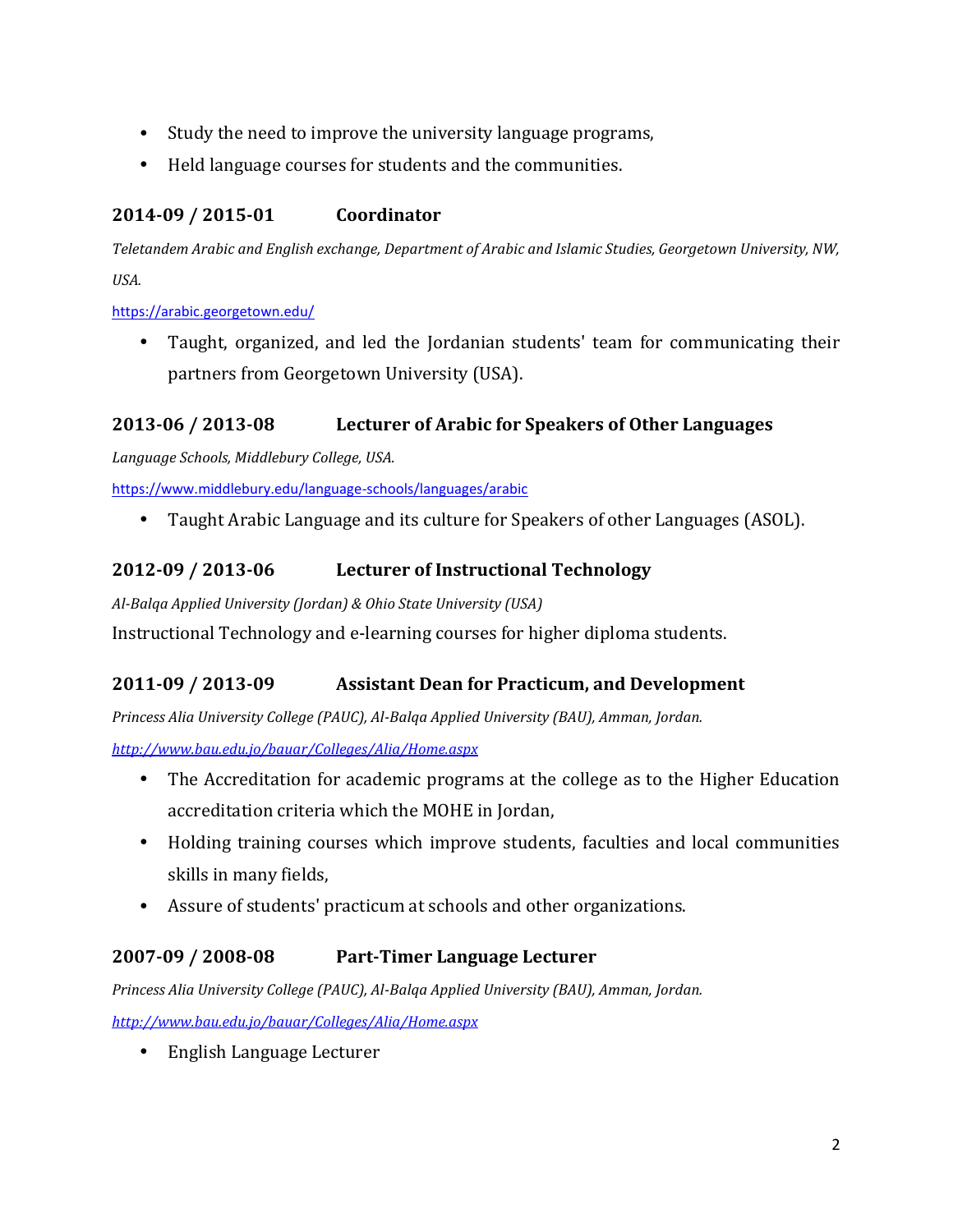## **2005-08 / 2008-05 Project Leader and Trainer**

*Dhiban Directorate, Ministry of Education, Jordan.*

*<http://www.moe.gov.jo/Directorates/DirectoratesPage.aspx?DirectoratesID=10>*

- Project Leader and Trainer for the Computerized English Language Lab,
- Online Teaching,

## **2005-09 / 2008-05 Assistant Principal**

*Dhiban Directorate, Ministry of Education, Jordan.*

*<http://www.moe.gov.jo/Directorates/DirectoratesPage.aspx?DirectoratesID=10>*

- Assist the principal to administer the school,
- Teaching English Language.

## **2003-10 / 2004-07 Language Teacher**

*Ministry of Education, Sultanate of Oman.*

*<http://home.moe.gov.om/arabic/module.php?module=pages-showpage&CatID=126&ID=806>*

- English Language Teacher,
- Language Lab trainer.

### **1998-08 / 2004-09 Language Teacher**

*Dhiban Directorate, Ministry of Education, Jordan.*

*<http://www.moe.gov.jo/Directorates/DirectoratesPage.aspx?DirectoratesID=10>*

• English Language Teacher.

## **Education**

### **2015-03 / 2020-01**

#### **Universidad Carlos III de Madrid, Spain, Humanities, Internet Linguistics, PhD (Excellent with honors).**

#### [https://www.uc3m.es](https://www.uc3m.es/)

• Electronic Discourse, Social Media Interactions, Online Synchronous Chat analysis, Internet Linguistics, Computational Linguistics.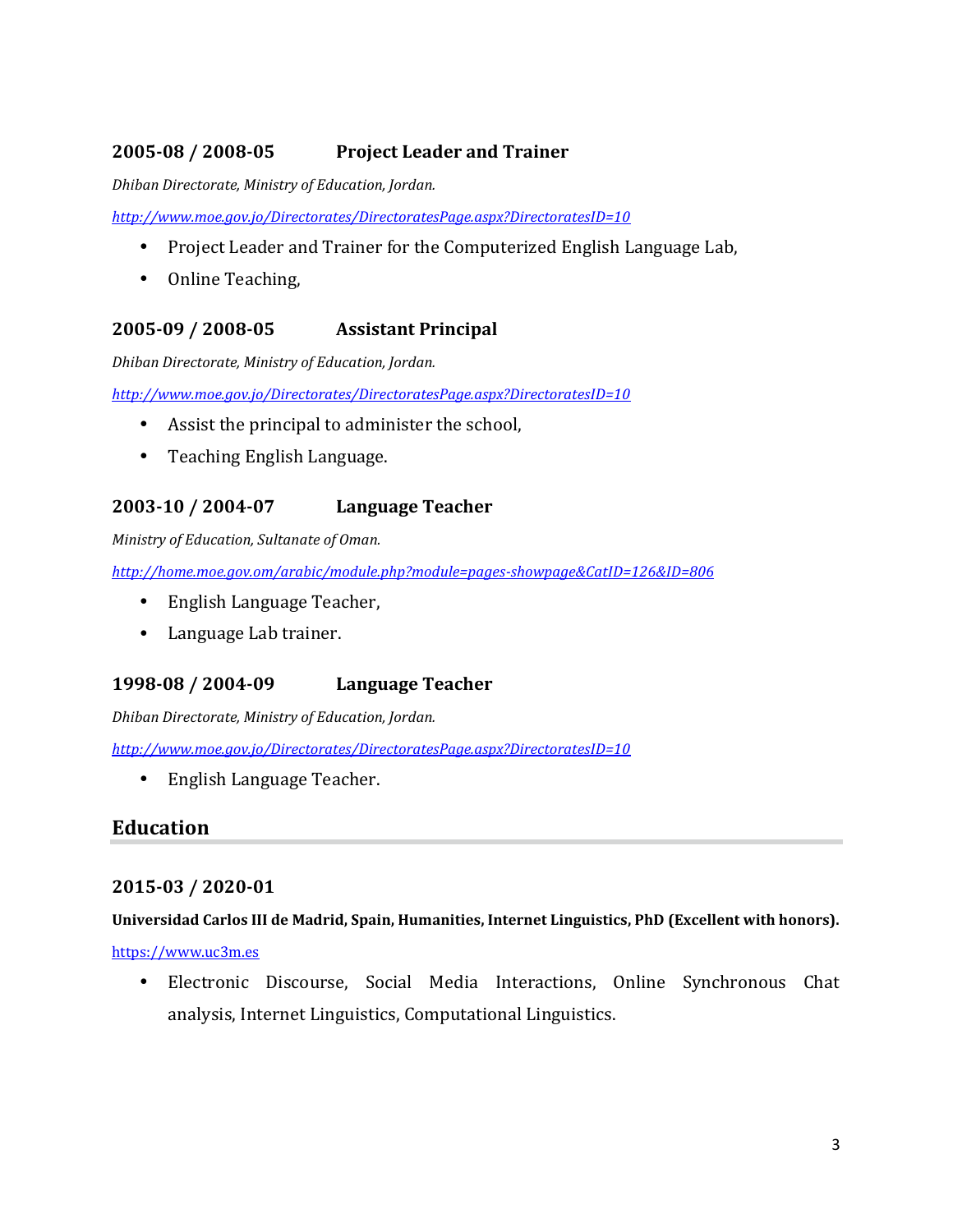#### **2001-10 2005-05**

**Mu'tah University, Jordan, Educational Sciences in Curriculum and Teaching Methods, English Language Teaching Methods, Master Degree, V. Good.**

#### [http://www.mutah.edu.jo](http://www.mutah.edu.jo/)

Master thesis: (A comparison between using virtual classroom technology and individualized learning via computer as to their effect on both students' learning English acquired by the third preparatory grade in the sultanate of Oman and attitude toward such use).

#### **1994-10 / 1998-06**

#### **University of Mosul, Iraq, Education, English Language, Bachelor, V Good.**

[http://www.uomosul.edu.iq](http://www.uomosul.edu.iq/)

• Bachelor in Education, English Language.

## **Membership**

#### **2014-06 the 9th International Conference on e-Learning ICEL-2014**

*Valparaiso, Chile <http://academic-conferences.org/icel/icel2014/icel14-committee.htm>* Conference Committee

#### **2013-03 SITE 2013 is the 24th annual conference.**

*New Orleans, Louisiana, USA <http://site.aace.org/conf/site/committees/index.cfm>* Program Committee Member

#### **2013-06 ICEL-2012**

*Cape Town, South Africa <http://academic-conferences.org/icel/icel2013/icel13-committee.htm>* Conference Committee Members

## **2012-05 The 2012 World Congress in Computer Science, Computer Engineering, and Applied Computing**

*<http://www.world-academy-of-science.org/worldcomp12/-ws/conferences/fecs12/committee>*

Committee Member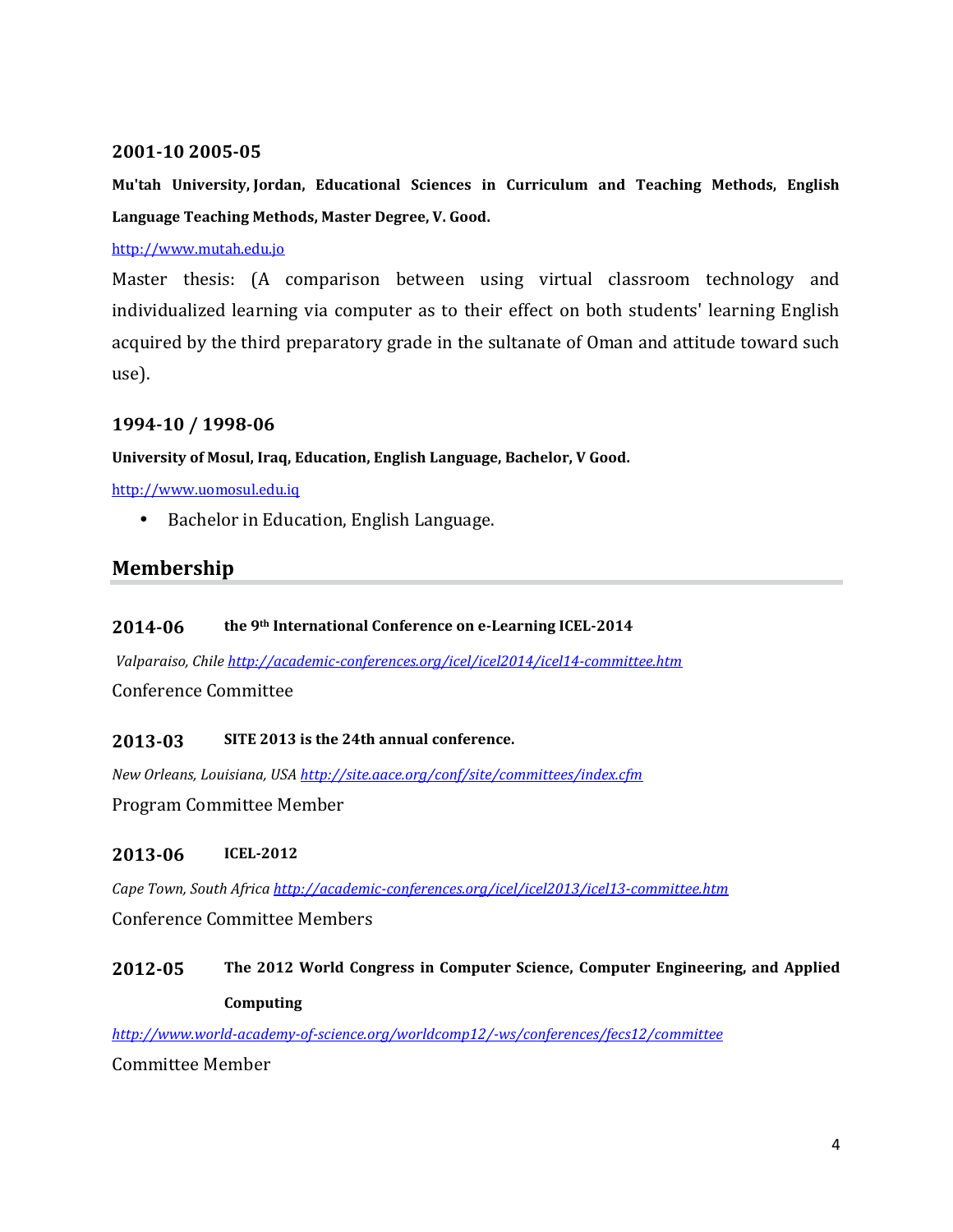#### **2012-06 7th International Conference on e-Learning ICEL-2012**

*The Chinese University of Hong Kong, Hong Kong, China <http://academic-conferences.org/icel/icel2012/icel12-committee.htm>* Conference Committee Member

#### **2012-04 Member**

*Jordan library & information Associatio[n www.jlia.org](http://www.jlia.org/)* Membership

#### **2011-06 6th International Conference on e-Learning ICEL-2011**

*The University of British Columbia Okanagan, Kelowna, British Columbia, Canada <http://academic-conferences.org/icel/icel2011/icel11-committee.htm>*

Conference Committee Member

# **2011-11 6th International Conference in Open and Distance Learning, Alternative Form of Education "ICODL 2011"**

*Loutraki, Greece <http://icodl.openet.gr/index.php/icodl/2011>* International Scientific Committee Member

#### **2011-05 The World Conference of International conference Education (WICE-2011)**

*WISE, Jordan [http://www.wiceducation.org](http://www.wiceducation.org/)*

Secretary of the Higher Committee

#### **2011 The World Conference of International conference on Technology (WICT-2011)**

*Lebanon [http://www.wictechnology.org](http://www.wictechnology.org/)*

Secretary of the steering Committee

### **2007 / 2008 An Executive Committee Member in the Educational Field**

*The Higher Council for Science and Technology Amman, Jordan* Improving the vision of Education system in Jordan

#### **2012-05 Reviewer**

*AACE Association for the Advancement of Computing in Education, USA [http://www.aace.org](http://www.aace.org/)* panel of reviewers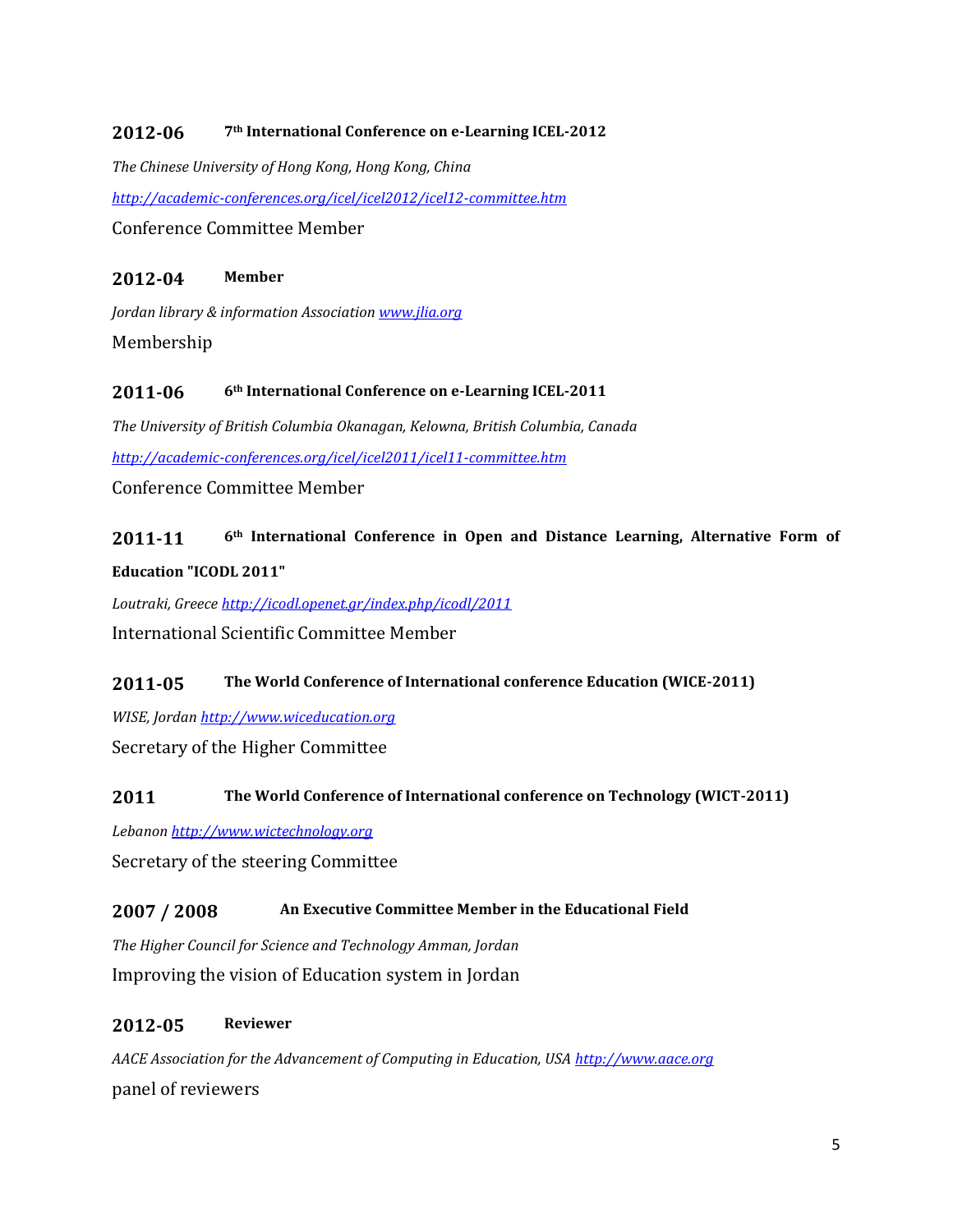#### **2011-11 The 3rd International Conference on Teaching and Learning (ICTL 2011)**

*Penang, Malaysia [http://ictl.intimal.edu.my/%20html\\_reviewers.php](http://ictl.intimal.edu.my/%20html_reviewers.php)*

Member of the panel of reviewers

## **Skills**

English Language Instructor **Advanced** Advanced Arabic Language Instructor and a set of the Advanced Advanced E-Learning Expert Advanced Conversational Analysis **Advanced** Advanced **Advanced Advanced Advanced** Analyst, Social Media Interaction Advanced Advanced

## **Languages**

| Arabic Language  | Mother T  |
|------------------|-----------|
| English Language | Excellent |
| Spanish Language | beginner  |

## **Certificates**

#### **2003-08**

The International Computer Driving License (ICDL)

### **Conferences**

### **2013**

An Analysis of EFL Under-Graduate Students' Virtual Classroom Discourse. *International Journal of Arts & Sciences (IJAS) conference for academic disciplines*, USA, Nevada: University of Nevada Las Vegas.

#### **2010-05**

The Effect of Using Virtual Classroom Discussions on the Oral Interaction Skills and Social Values of English Graduate Students in Jordan. *Canada International Conference on Education (CICE-2010)*, Toronto, Canada.

Mother Tongue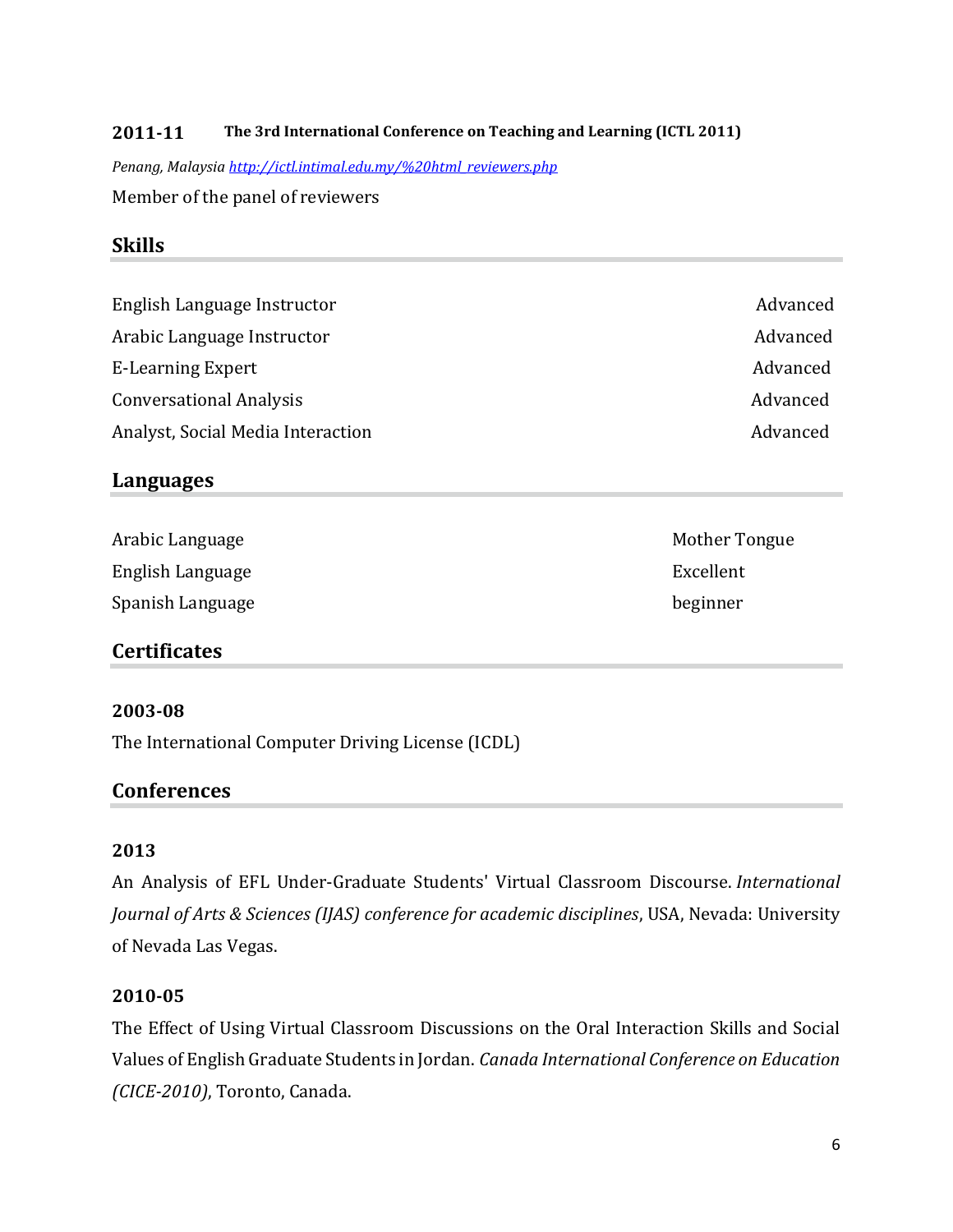## **2018-07**

Post-Internet Linguistics: Its Effect on the Occurrence of Overlapping and Interruption Acts on Social Media Interaction. *The 6th International Conference "Post-" in Literature, Criticism, and Linguistic*, Jordan, Amman: University of Jordan.

## **Workshop**

| 2011<br>Practicum, Issues and Obstacles, Organizer of the workshop, BAU. |  |
|--------------------------------------------------------------------------|--|
|--------------------------------------------------------------------------|--|

**2012-09** Reproductive Health and Rights Workshop, Agency for Technical Cooperation & Development (ACTED) Amman, Jordan

## **Publications**

**2016-08 Prepositions in Use: Prepositions of Standard, Prepositions of Possession and Prepositions of Accompaniment.** *Advances in Language and Literary Studies Journal*, 7(4), Australian International Academic Centre, Australia. (Hi-index citation: 3)

**2016-04 Passive Sentences in Jordanian Arabic Under the Minimalist Approach.** *International Journal on Studies in English Language and Literature (IJSELL)*, 4(4), 26-35, India.

**2008-09 A comparison Between Using Virtual Classroom Technology and Individualized Learning via Computer as to Their Effect on Both students' Learning English Acquired by The Third Preparatory Grade in The Sultanate of Oman and Attitude toward Such Use**. *Al-Dirasat Journal*, 35(2), Jordan: The University of Jordan.

**2013 An Analysis of Efl Under-Graduate Students' Virtual Classroom Discourse**. Conference of the International Journal of Arts & Sciences 6 (1), 8. (Cited: 1)

# **Courses 2021-04** Corpus Linguistics: Method, Analysis, Interpretation, Lancaster University. **2015-11** American Council on the Teaching of Foreign Languages (ACTFL Standards), Language Center, BAU.